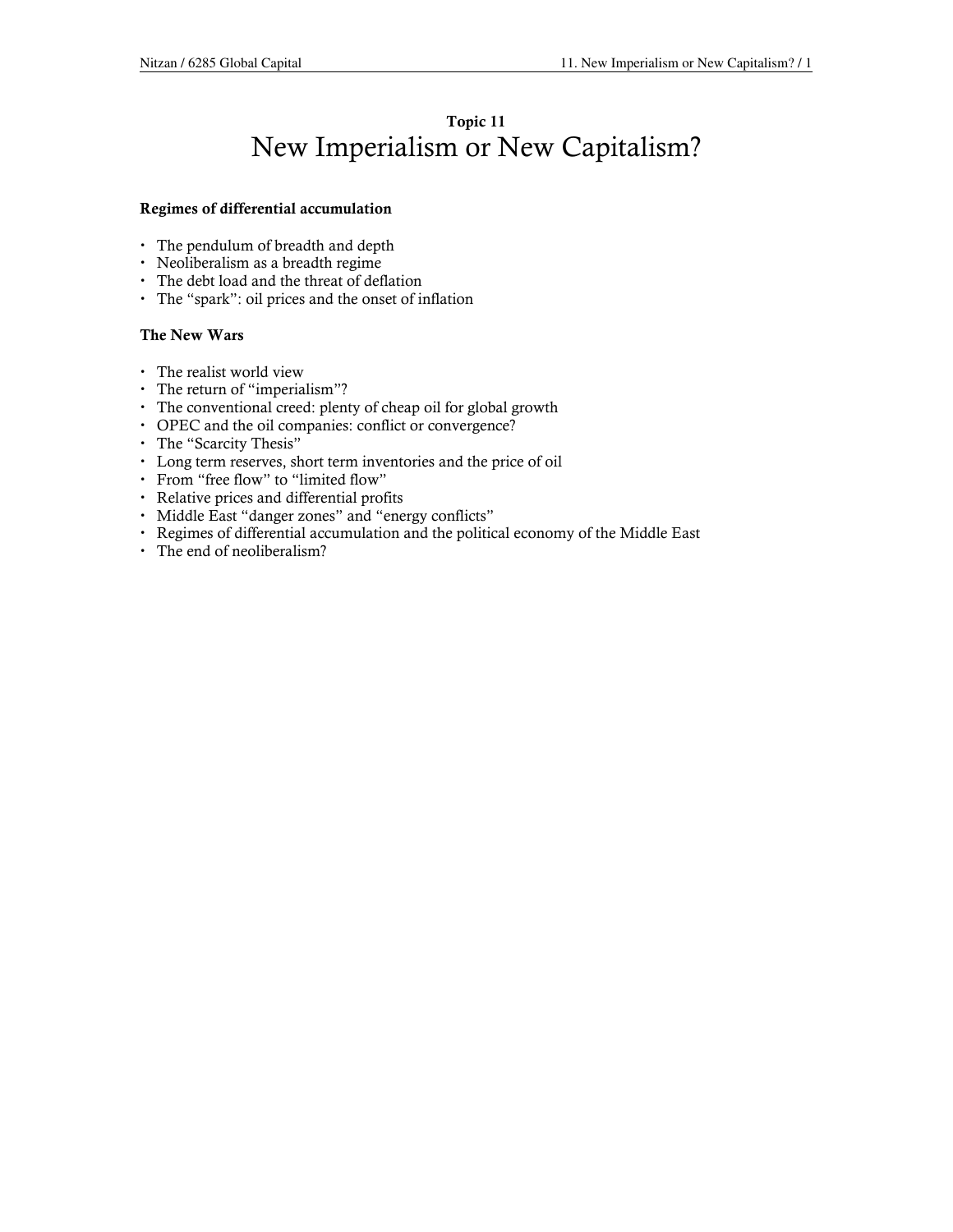

#### FIGURE 1 Amalgamation and Stagflation in the U.S.A.

\* Computed as the average of: (1) the standardized deviations from average of the rate of unemployment, and (2) the standardized deviation from the average rate of inflation of the GDP implicit price deflator.

\*\* Mergers and acquisitions as a percent of gross fixed capital formation.

NOTE: Series are shown as 5-year moving averages (the first four observations in each series cover data to that point only).

SOURCE: The Stagflation Index is computed based on data from the U.S. Department of Commerce through Global Insight (series codes: RUC for the rate of unemployment and GDP/GDP96 for the GDP implicit price deflator). Nitzan, Jonathan, and Shimshon Bichler. 2006. New Imperialism or New Capitalism? Review XXIX (1, February).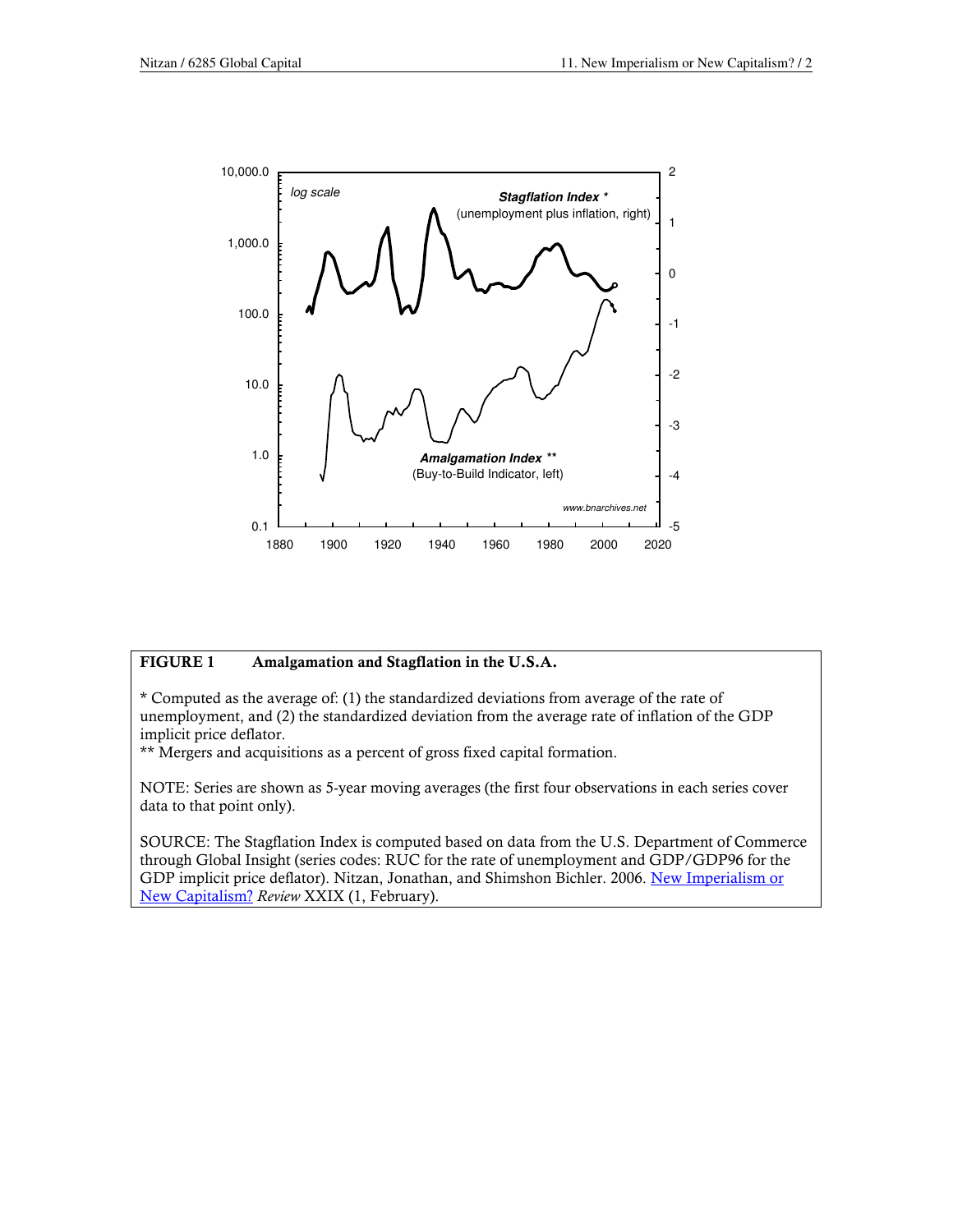

## FIGURE 2 The Threat of Deflation

\* January-April.

SOURCE: Business Source Premier.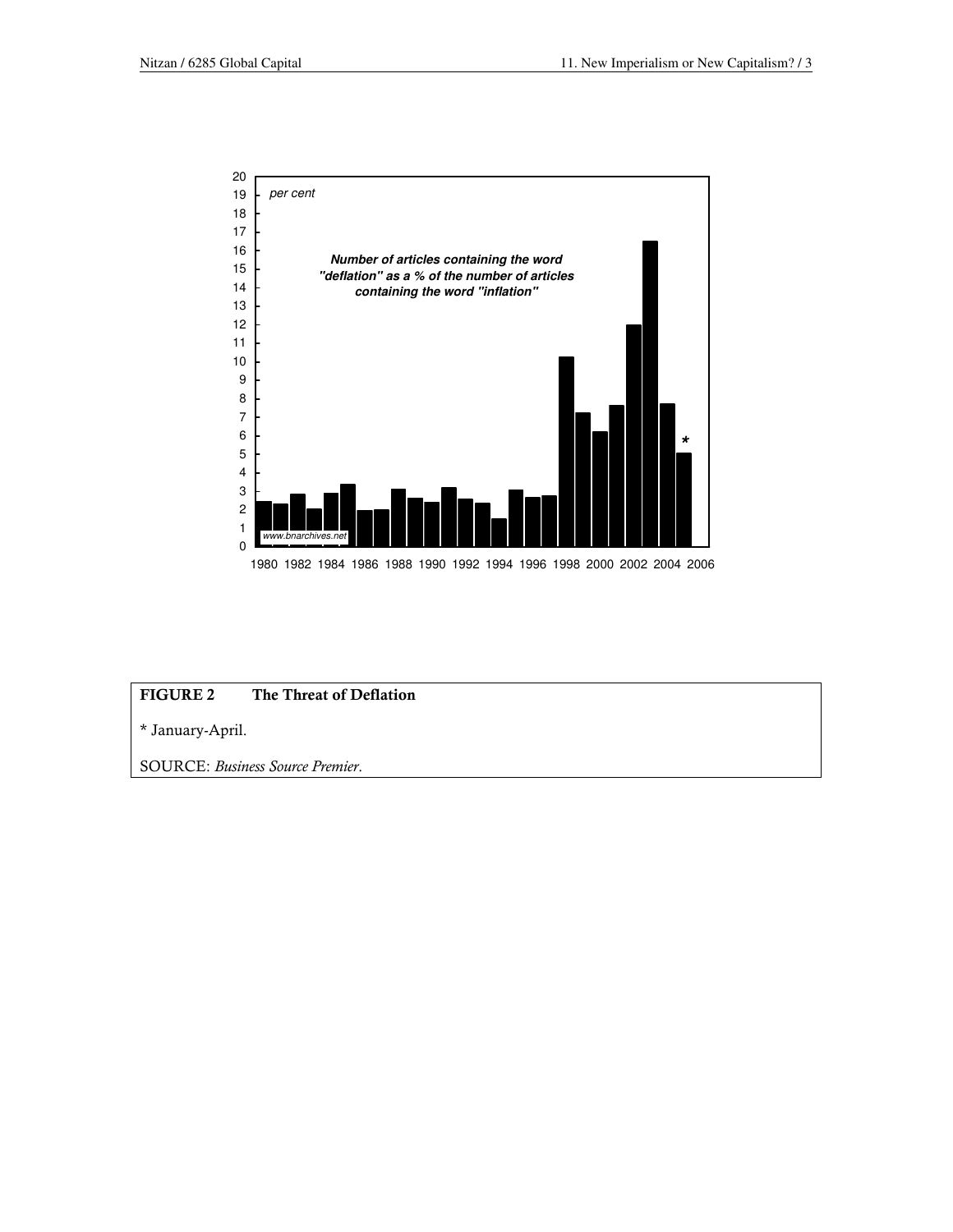

### FIGURE 3 The Debt Load

SOURCE: Bank Credit Analyst Research Group; World Development Indicators.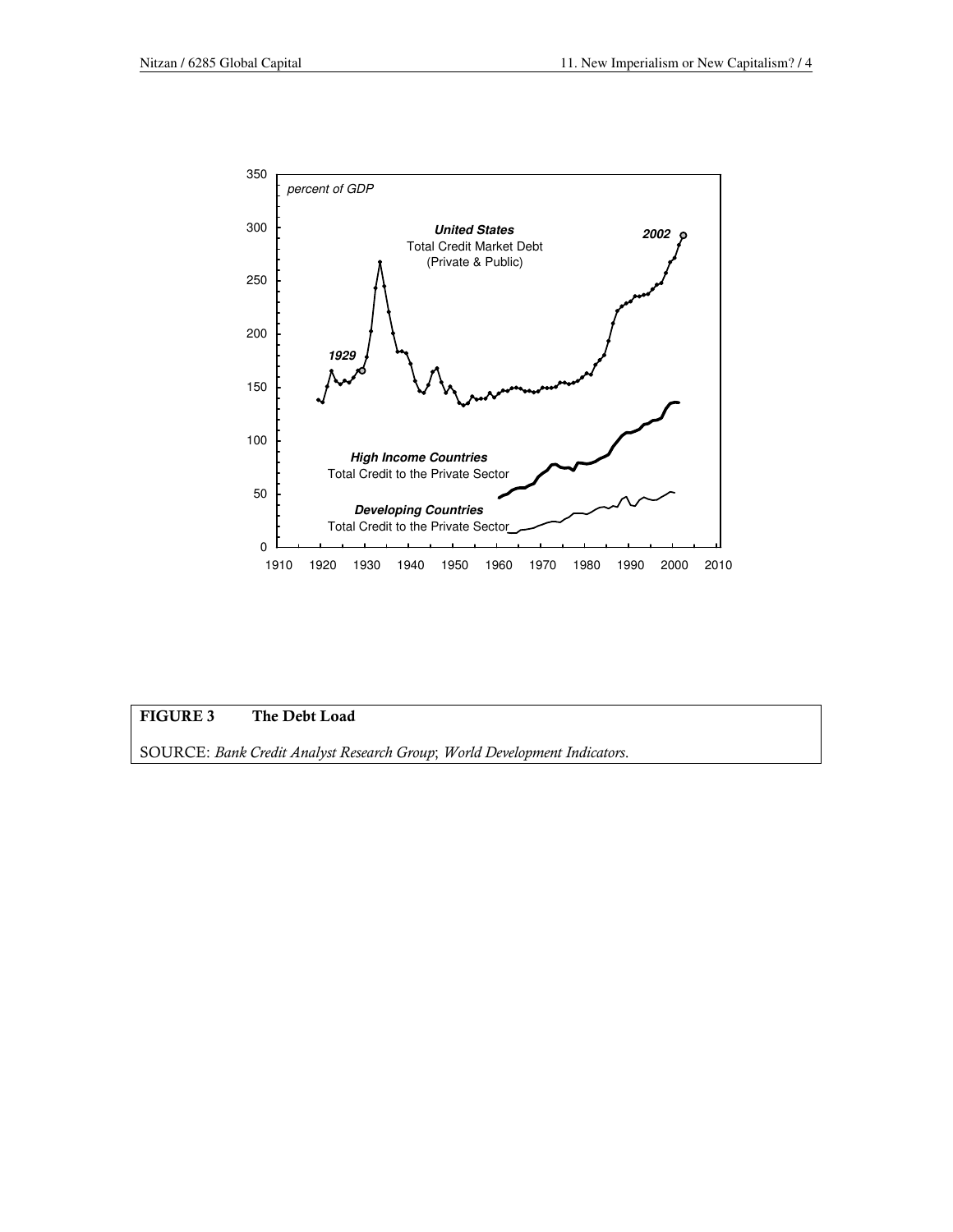

### FIGURE 4 Inflation and the Price of Oil

\* \$ price of crude oil deflated by the U.S. CPI.

SOURCE: International Financial Statistics through Global Insight (series codes: L64@C110 for CPI in the industrialized countries; L76AA&Z@C001 for the price of crude oil; L64@C111 for the U.S. CPI).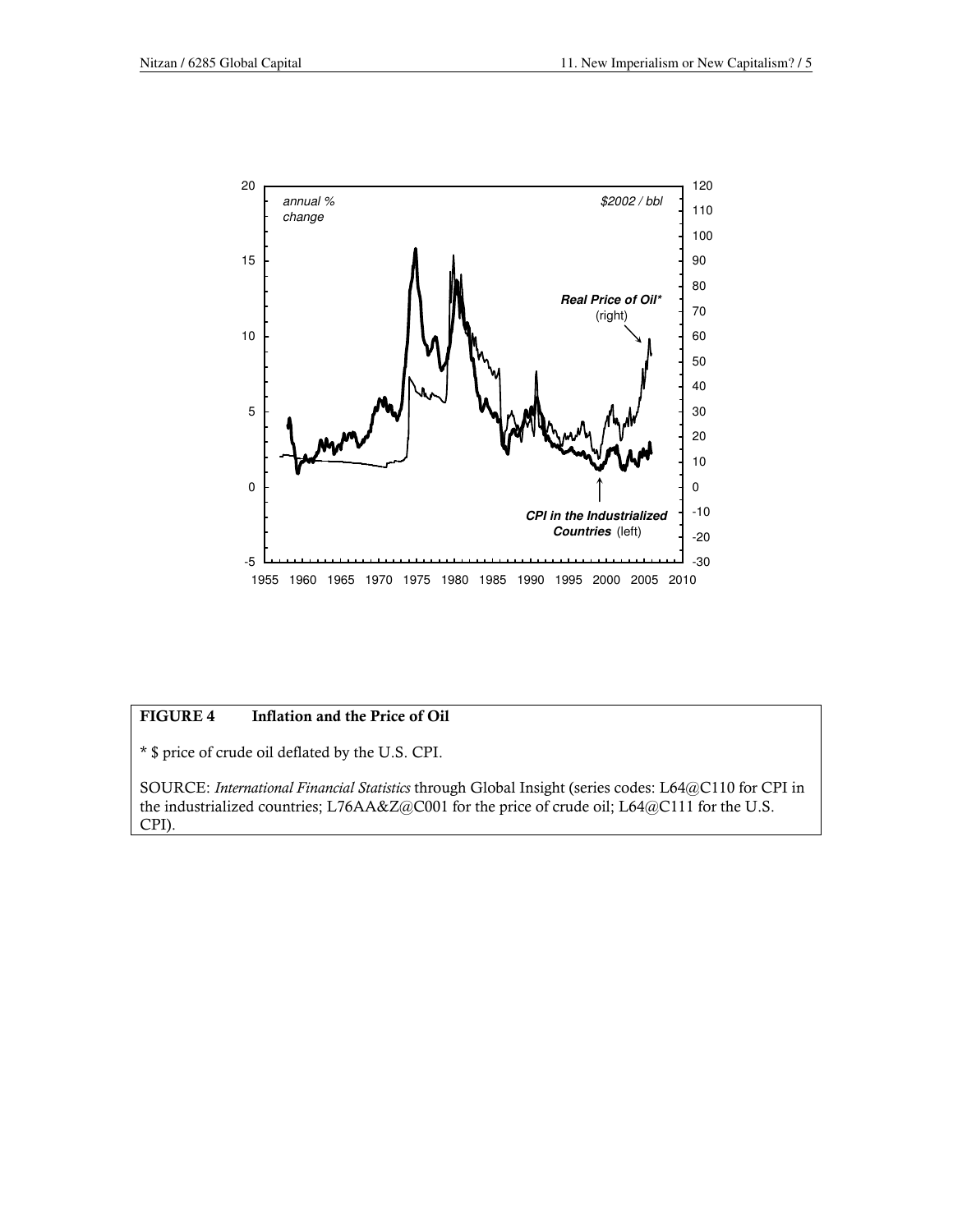# **Imperialism**

'Imperialism used to be the white man's burden. This gave it a bad reputation. But imperialism doesn't stop being necessary because it is politically incorrect.'

Michael Ignatieff, Professor of Human Rights Policy at the Kennedy School of Government at Harvard University

'Our goals is not combating a rival, but maintaining our imperial position, and maintaining imperial order.'

Professor Stephen Peter Rosen, Head of the Olin Institute for Strategic Studies at Harvard University

The main task of the United States in preserving its empire is 'to prevent collusion and maintain dependence among the vassals, [to] keep tributaries pliant and protected, and to keep the barbarians from coming together.'

Zbigniew Brzezinski, former National Security Advisor to Jimmy Carter

'For globalization to work, America can't be afraid to act like the almighty superpower it is. . . . The hidden hand of the market will never work without the hidden fist . . . and the hidden fist that keeps the world safe for Silicon Valley's technologies is called the US Army, Air Force, Navy and Marine Corps.'

### Thomas Friedman, New York Times

'Globalisation, the economic imperialism of capital taken to its logical conclusion, has, paradoxically, required a new doctrine of extraeconomic, and especially military, coercion. . . . It has, in fact, been a major strategy of capitalist imperialism even to create local states to act as conduits of capitalist imperatives. . . . "Operation Infinite War" is apparently intended to produce something more like Hobbes's 'state of war'. . . . It is this endless possibility of war that imperial capital needs in order to sustain its hegemony over the global system of multiple states. . . . This does not necessarily mean that the US, as global capital's ultimate coercive power, will wage war for no reason at all, just for the purpose of display.'

Ellen Meiksins Wood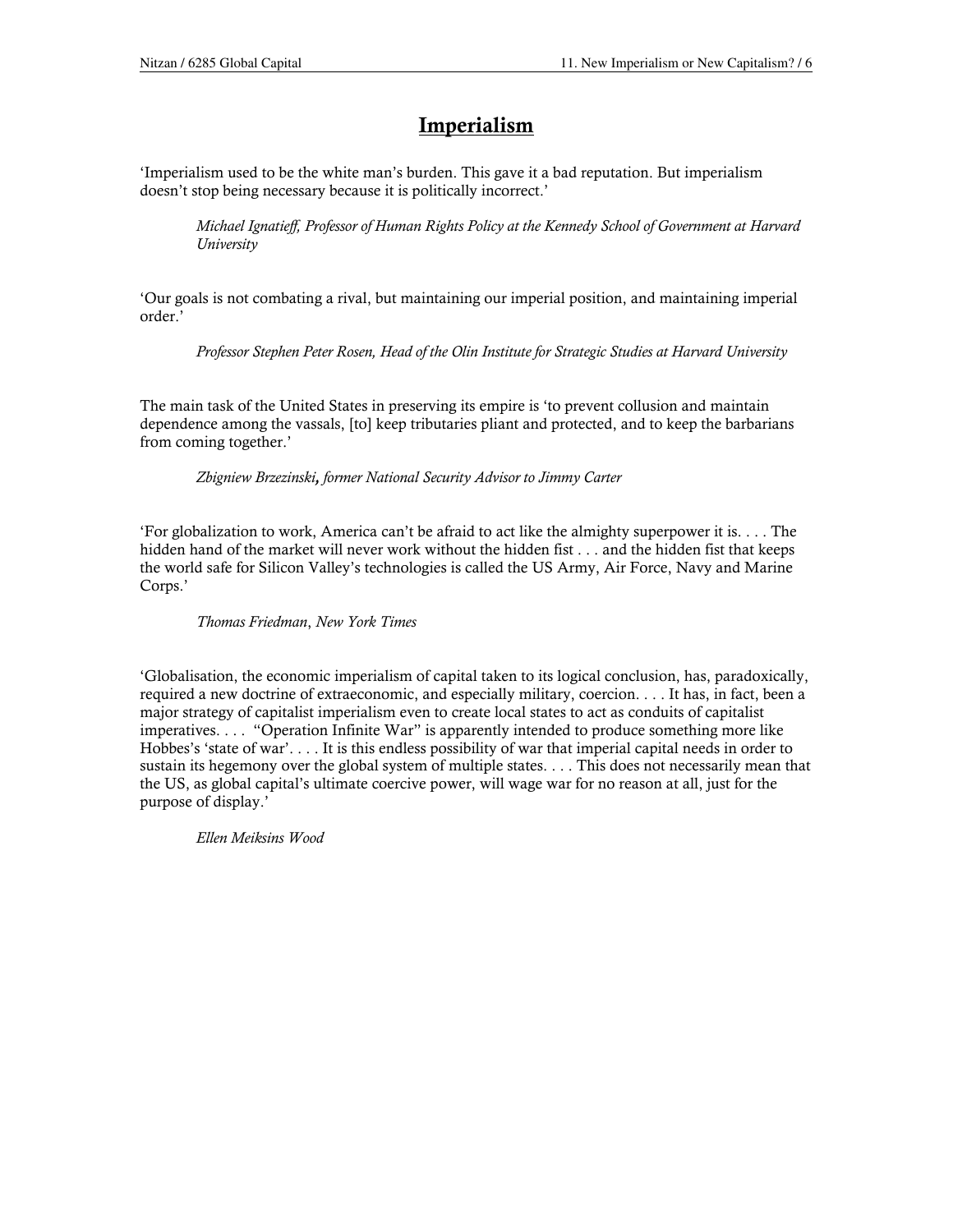.

# The Invasion of Iraq

'America's chief interest in going after Iraq's president, Saddam Hussein, is doubtless to save the world from his actual or potential weapons of mass destruction. Another large consideration, secondary as it may be, has attracted less attention than it should have: the effects that would follow from the opening up of the country's enormous reserves of oil. . . . It might seem, then, that knocking out Mr Hussein would kill two birds with one stone: a dangerous dictator would be gone, and with him would go the cartel that for years has manipulated prices, engineered embargoes and otherwise harmed consumers.'

The Economist, Septmeber 14, 2002

'The first reason here is oil – the desire for greater U.S. control of Iraqi (and thus indirectly other Middle Eastern) oil resources. The second reason is the U.S. desire to extend the U.S. drive for global domination. The third and last reason on this list is the desire of many dominant leaders of the Bush administration in the U.S., in partnership with the Sharon government in Israel, that a conquest of Iraq become the first stage of a 'strategic transformation' of the entire Middle East.'

Bill Christison, formerly a top political analyst at the CIA, CounterPunch, February 8, 2003

'Oil appears in Washington's calculations about Iraq as a strategic rather than an economic resource: the war against Saddam is about guaranteeing American hegemony rather than about increasing the profits of Exxon. . . . As part of their grand plan for using a "liberated" Iraq as a base from which to promote democracy and capitalism across the Middle East, they want Baghdad to explore for new reserves, rapidly increase production capacity and quickly flood the world market with Iraqi oil. They know that this would lead to an oil price crash, driving it to \$15 a barrel or less. They hope that this collapse will stimulate economic growth in the US and the West, finally destroy Opec . . . wreck the economies of "rogue states" (Iran, Syria, Libya), and create more opportunities for "regime change" and democratisation.'

Yahya Sadowski. No War for Whose Oil? Collateral Damage From An Illegal War. Le Monde Diplomatique, April 17, 2003.

'There were only two credible reasons for invading Iraq: control over oil and preservation of the dollar as the world's reserve currency. . . . By invading Iraq, Bush has taken over the Iraqi oil fields, and persuaded the UN to lift production limits imposed after the Kuwait war. Production may rise to 3m barrels a day by year end, about double 2002 levels. More oil should bring down Opec-led prices, and if Iraqi oil production rose to 6m barrels a day, Bush could even attack the Opec oil-pricing cartel.'

John Chapman. The Real Reason Bush Went to War. The Guardian, July 28, 2004

'From all that can be seen, oil production in Iraq is likely to remain depressed for years, no matter how much more blood is shed in its pursuit. It is already evident that American military action will not lead to democracy in Iraq, merely to the division of the country into separate ethnic enclaves, one possibly ruled by Iranian-like ayatollahs; it can now also be said that we will not gain any additional petroleum supplies as a result of all this sacrifice and tragedy. Not only has the use of force to procure Iraqi oil failed to achieve its intended results, it has actually made the situation worse.'

Michael Klare. The Failed Mission to Capture Iraqi Oil. Information Clearing House, September 22. 2005.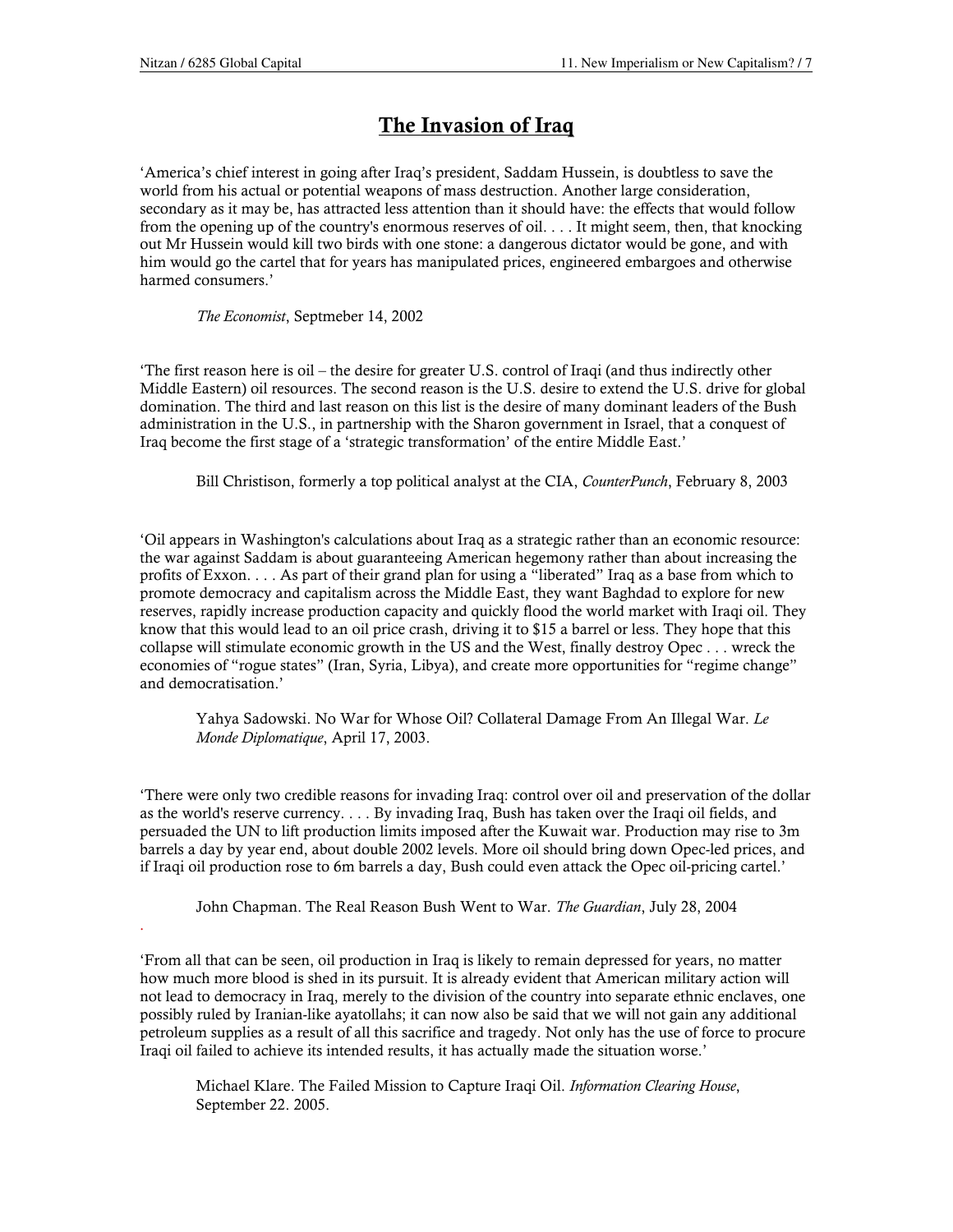# The Conventional Wisdom

'. . . If there is any agreement among the pundits, this surely must be it: the coming war on Iraq will be fought largely over oil. The gist of the argument is simple enough, and can be summarized as follows:

- In order to continue growing, the world economy needs plenty of cheap oil;
- The OPEC cartel stands in the way of that goal. For years, its members have manipulated output to keep prices high;
- Now, there is finally an opportunity to change the rules of the game, perhaps even to make the oil cartel irrelevant;
- The entry point is Iraq. The country, says George Bush Jr., has become a 'global threat.' It supports terrorism, it has weapons of mass destruction, and it has a ruler unscrupulous enough to use them. In the age of 'preventive strikes,' these are sufficient reasons to invade thy neighbour;
- Once victorious, the invading armies will install a new, more friendly leader. This ruler will adopt a new energy policy, hostile to OPEC and friendly to the United States and the West. And since Iraq has 11 per cent of the world's crude oil reserves and the ability to pump out plenty of it, the days of high oil prices will soon be over. . . .'

From Jonathan Nitzan and Shimshon Bichler, 2003. It's All About Oil. News From Within Vol. XIX, No 1, January 2003, pp. 8-11.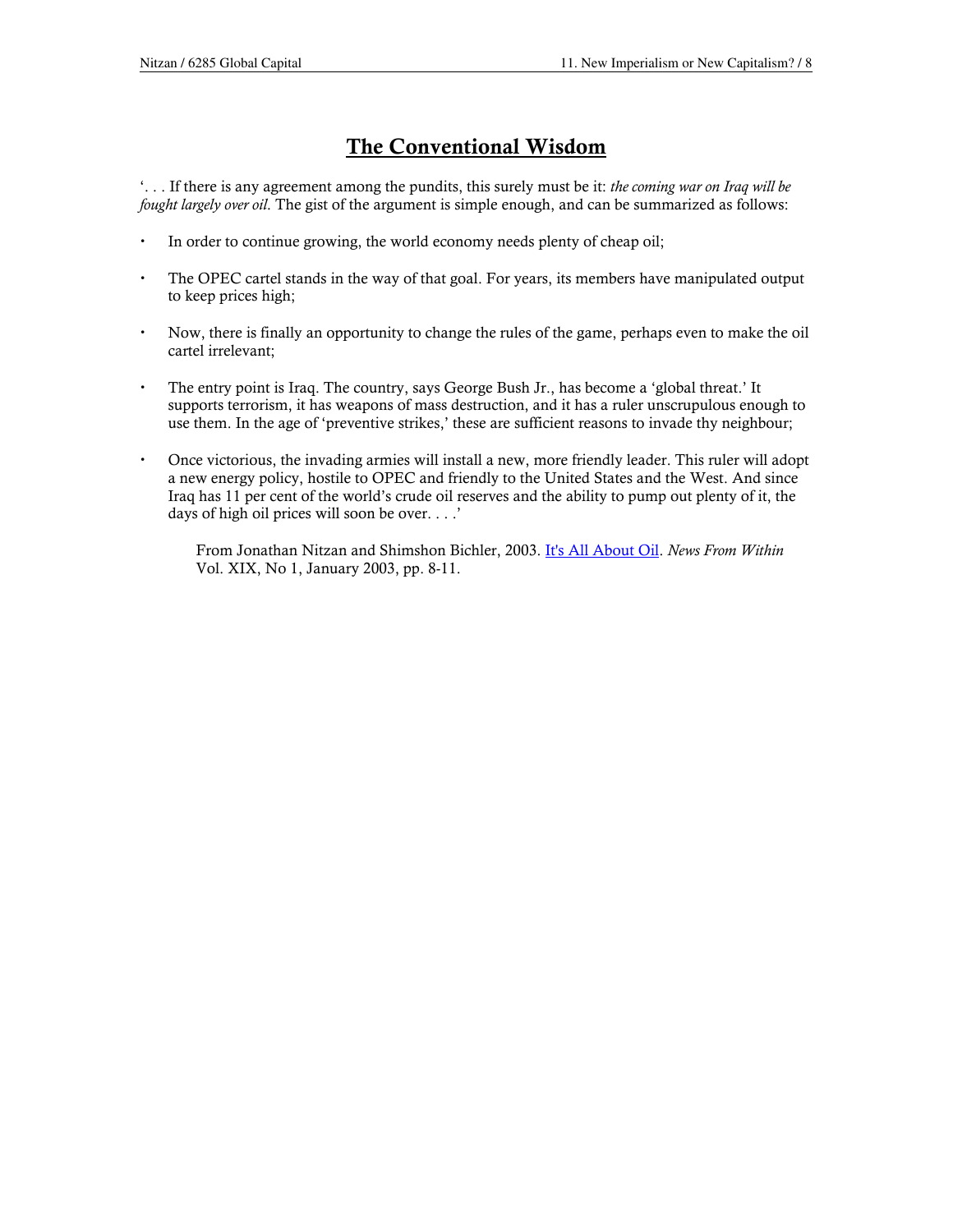

### FIGURE 5 OPEC and the Oil Companies

\* British Petroleum (BP-Amoco since 1998), Chevron (till 2000), Exxon (ExxonMobil since 1999), Mobil (till 1998), Royal-Dutch/Shell and Texaco (till 2000). Company changes are due to merger.

SOURCE: OPEC Annual Statistical Bulletin; Fortune.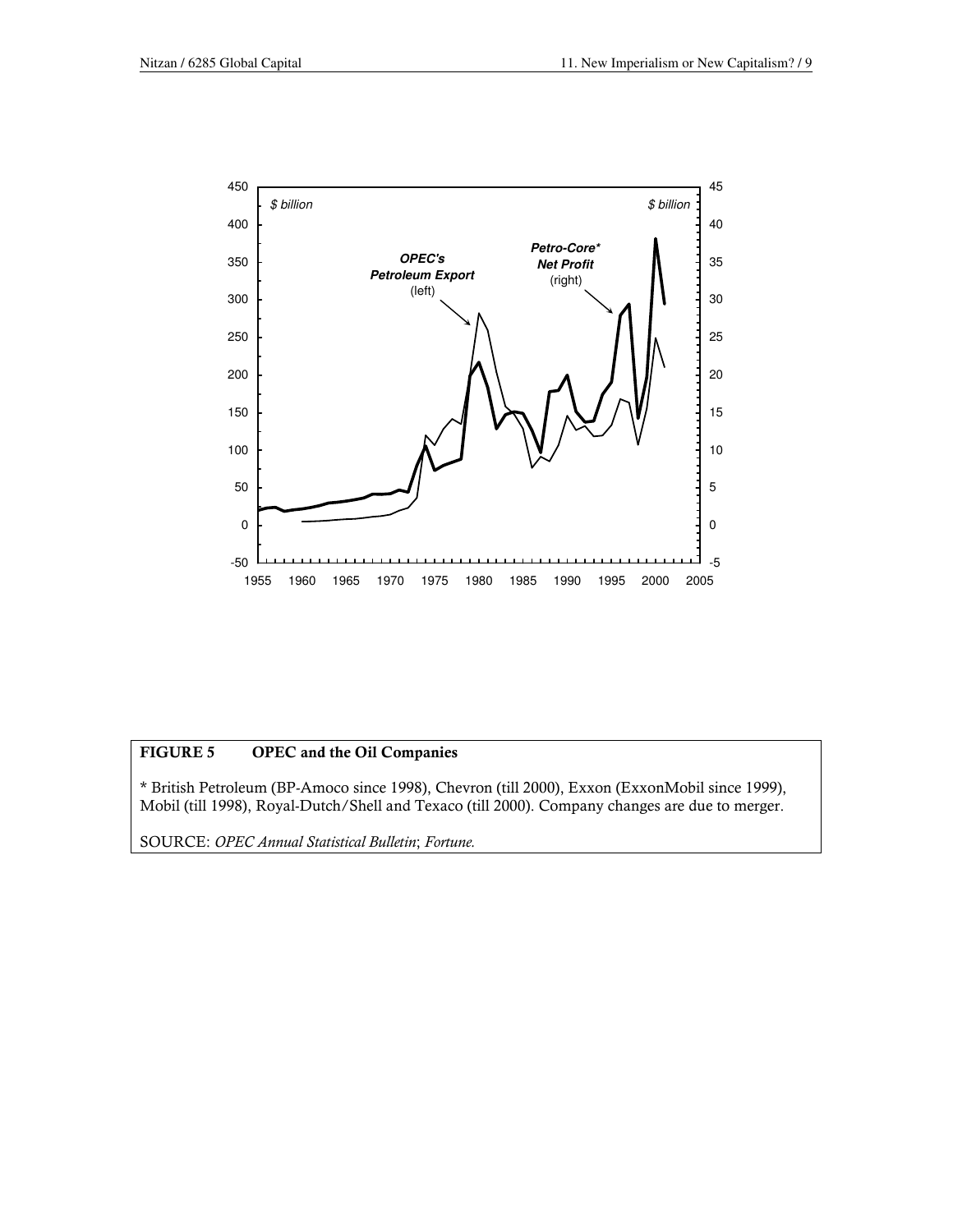

#### FIGURE 6 The Price of Oil and the Global Distribution of Profit

NOTE: Net profit is computed by dividing market value by the price/earning ratio. Data are restated to reflect changes in the series constituent companies. Series are smoothed as 12-month moving averages.

SOURCE: Datastream (series codes: OILNWD for the integrated oil companies; TOTMKWD for world total); WEFA (series codes L76AA&Z@C001 for the price of crude oil; L64@C111 for the U.S. CPI).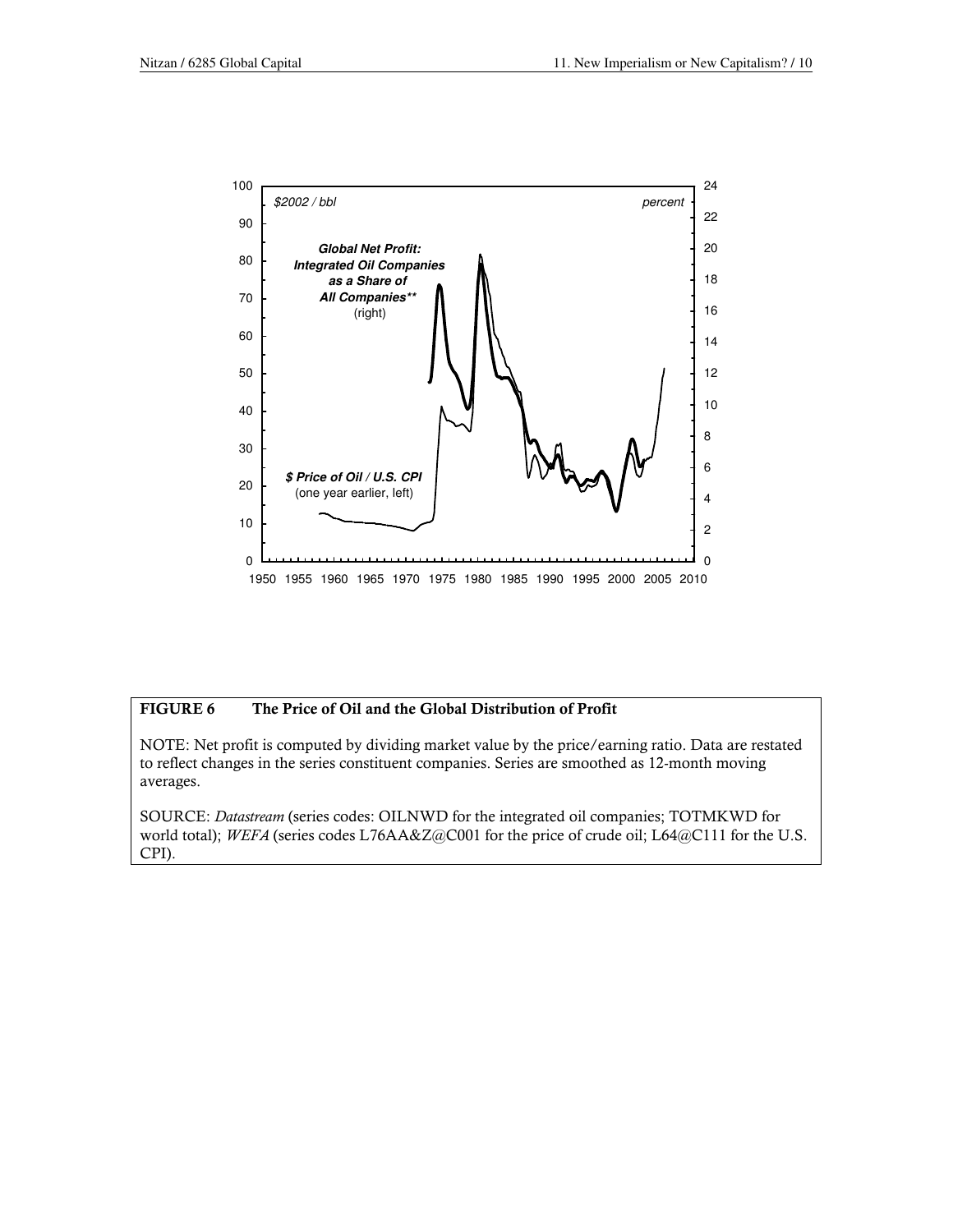

## FIGURE 7 Oil: World Production and Price

NOTE: Series are smoothed as 12-month moving averages.

SOURCE: Energy Information Administration (http://www.eia.doe.gov/emeu/ipsr/t11c.xls); IMF International Financial Statistics; U.S. Department of Commerce through Global Insight.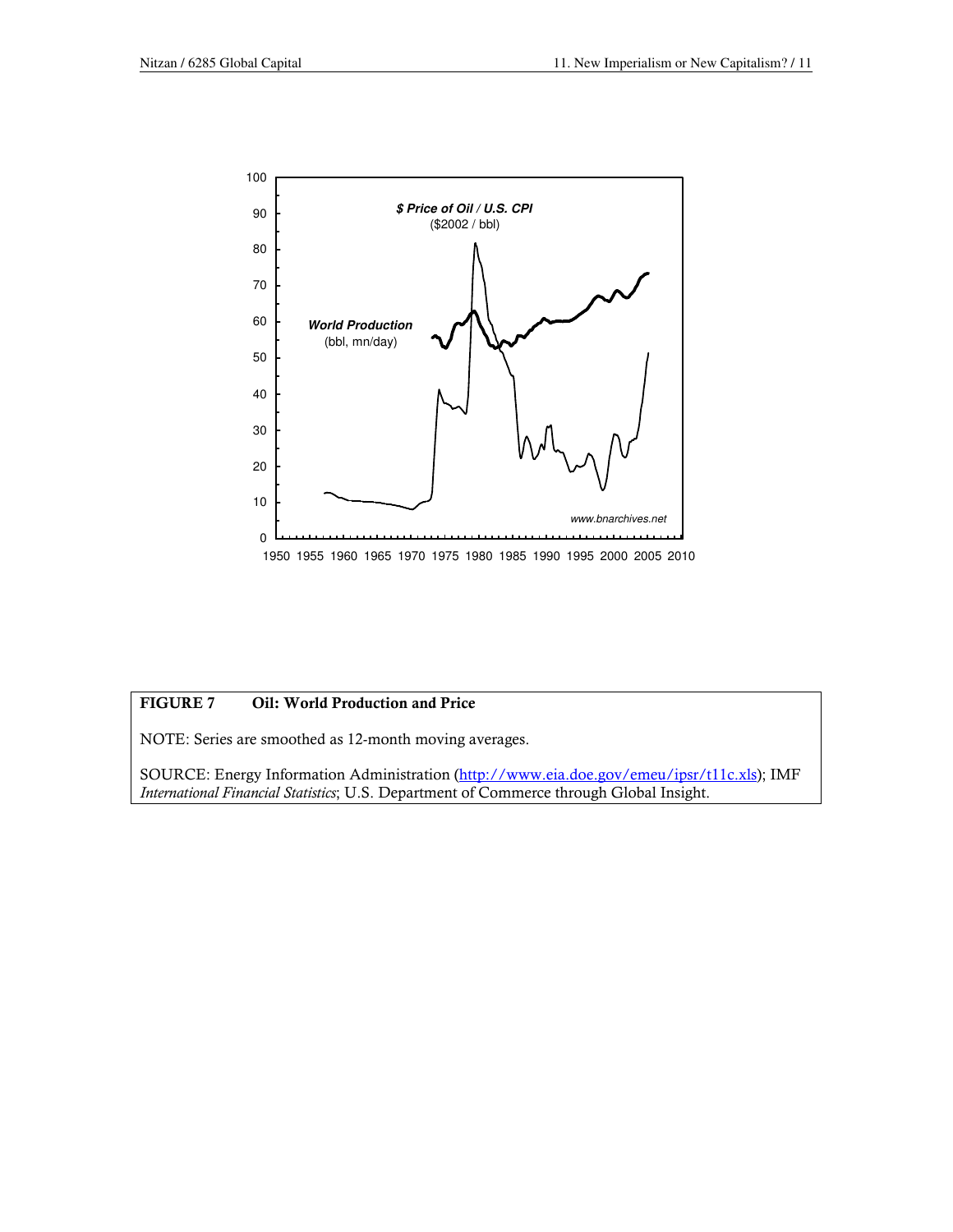

## FIGURE 8 "Scarcity" and the Real Price of Oil

NOTE: The real price is the spot \$ price divided by the U.S. Implicit GDP Deflator. Excess consumption / production is equal to world consumption less production as a per cent of their average. According to British Petroleum, this excess is accounted for by "stock changes, consumption of non-petroleum additives and substitute fuels, and disparities in the definition, measurement or conversion of oil supply and oil demand data."

SOURCE: British Petroleum (Annual); IMF and U.S. Department of Commerce through Global Insight.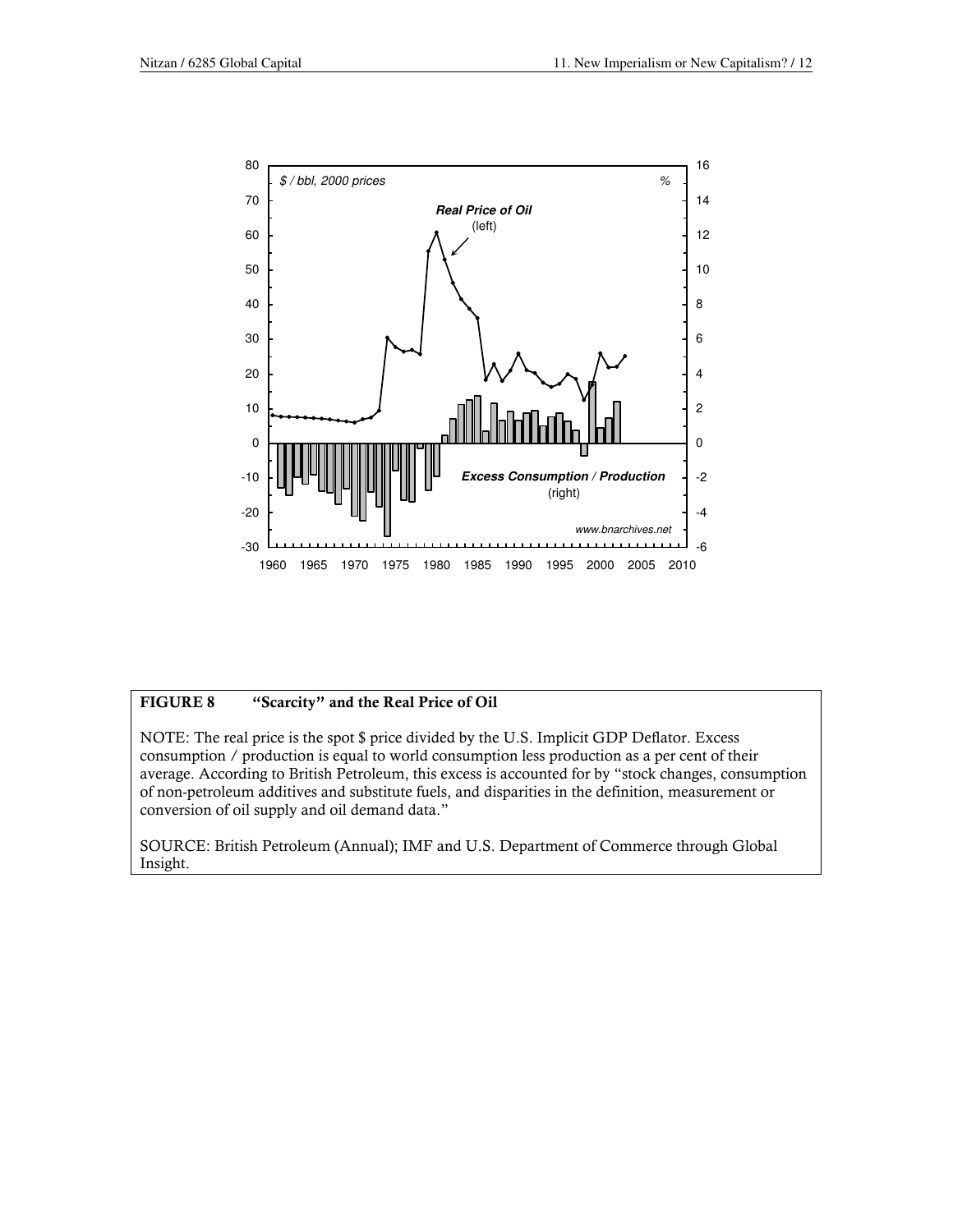

#### FIGURE 9 Return on Equity: The Petro-Core\* versus the Fortune 500

\* British Petroleum (BP-Amoco since 1998), Chevron (till 2000), Exxon (ExxonMobil since 1999), Mobil (till 1998), Royal-Dutch/Shell and Texaco (till 2000). Company changes are due to merger.

NOTE: Until 1993, the Fortune 500 list included only industrial corporations (firms deriving at least half their sales revenues from manufacturing or mining). From 1994 onward, the list includes all corporations. For 1992-3, data for Fortune 500 companies are reported without SFAS 106 special charges.

SOURCE: Fortune: Standard & Poor's Compustat.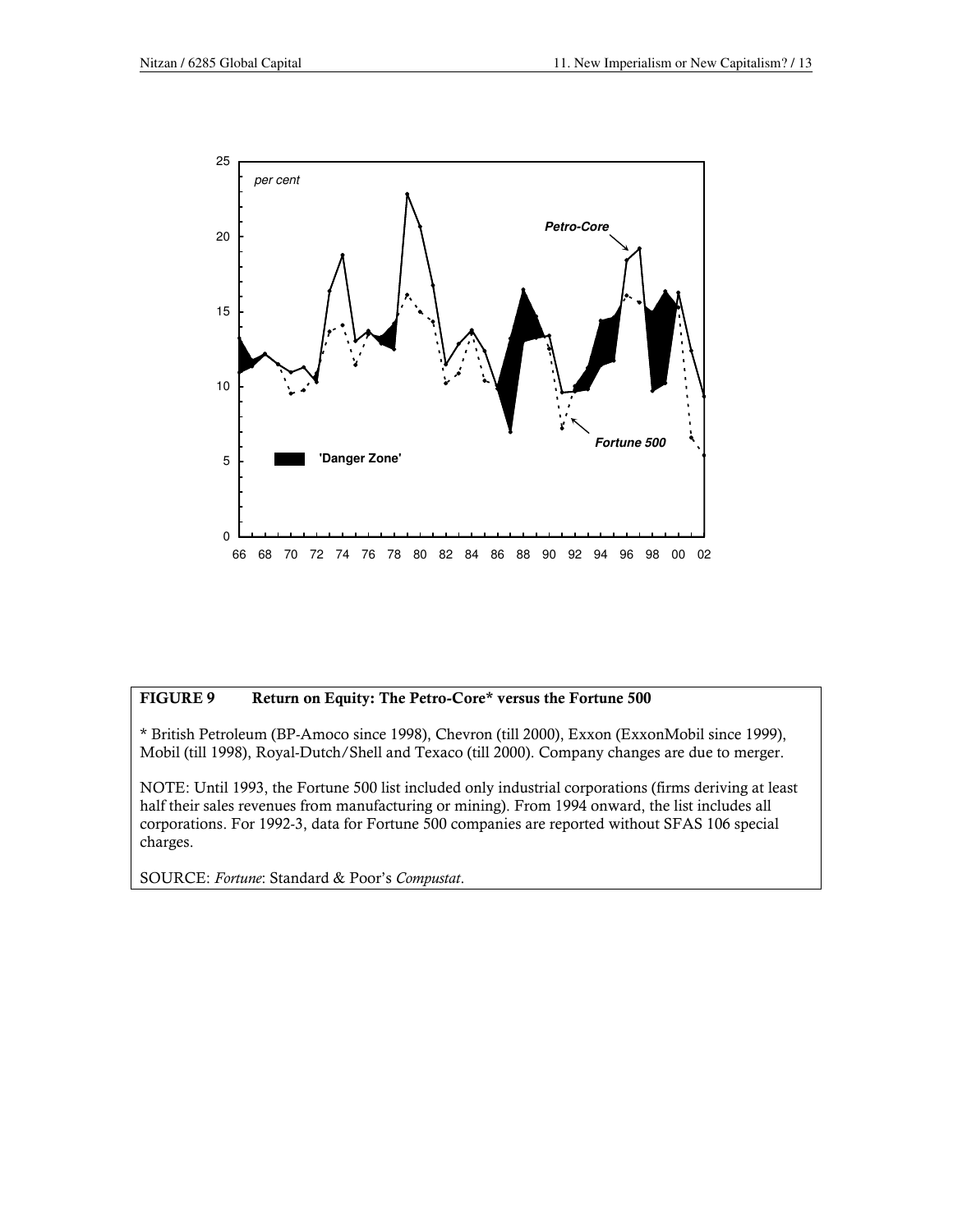## The New Wars: The Stylized Facts

- First, every energy conflict in the Middle East was preceded by a danger zone, in which the oil companies suffered differential decumulation.
- Second, every energy conflict was followed by a period during which the oil companies beat the average.
- And, third, with only one exception in 1996-7, the oil companies never managed to beat the average without an Energy Conflict first taking place.



### FIGURE 10 The Petro-Core's Differential Accumulation and Middle East 'Energy Conficts'

\* British Petroleum (BP-Amoco since 1998), Chevron (till 2000), Exxon (ExxonMobil since 1999), Mobil (till 1998), Royal-Dutch/Shell and Texaco (till 2000). Company changes are due to merger.

NOTE: Until 1993, the Fortune 500 list included only industrial corporations (firms deriving at least half their sales revenues from manufacturing or mining). From 1994 onward, the list includes all corporations. For 1992-3, data for Fortune 500 companies are reported without SFAS 106 special charges.

SOURCE: Fortune: Standard & Poor's Compustat.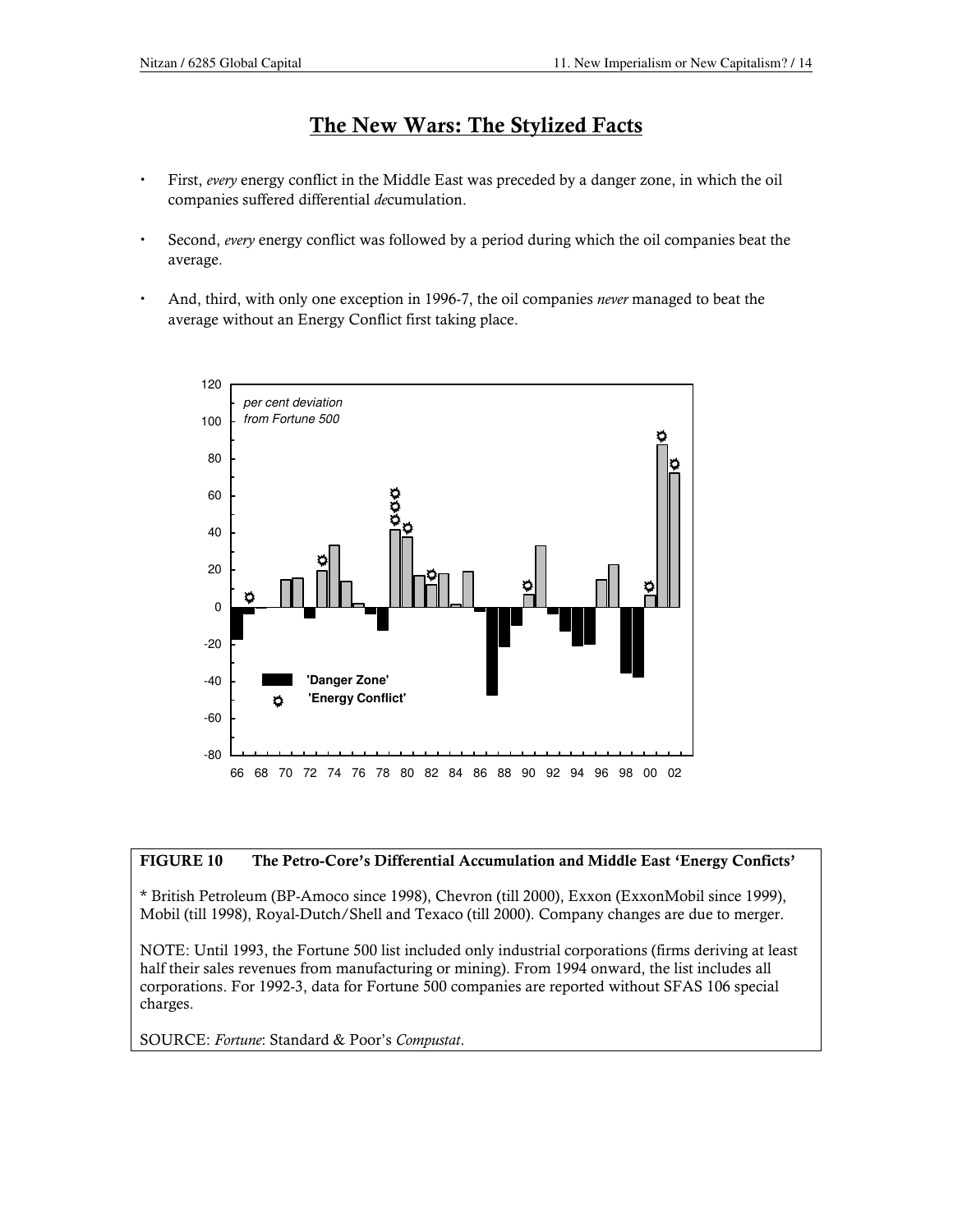

### FIGURE 11 U.S. Military Spending as a Share of GDP

SOURCE: Nils Petter Gleditsch, The Peace Dividend (Amsterdam and New York: Elsevier, 1996); U.S. Department of Commerce through Global Insight (series codes: GDP for GDP; GFML for military spending).